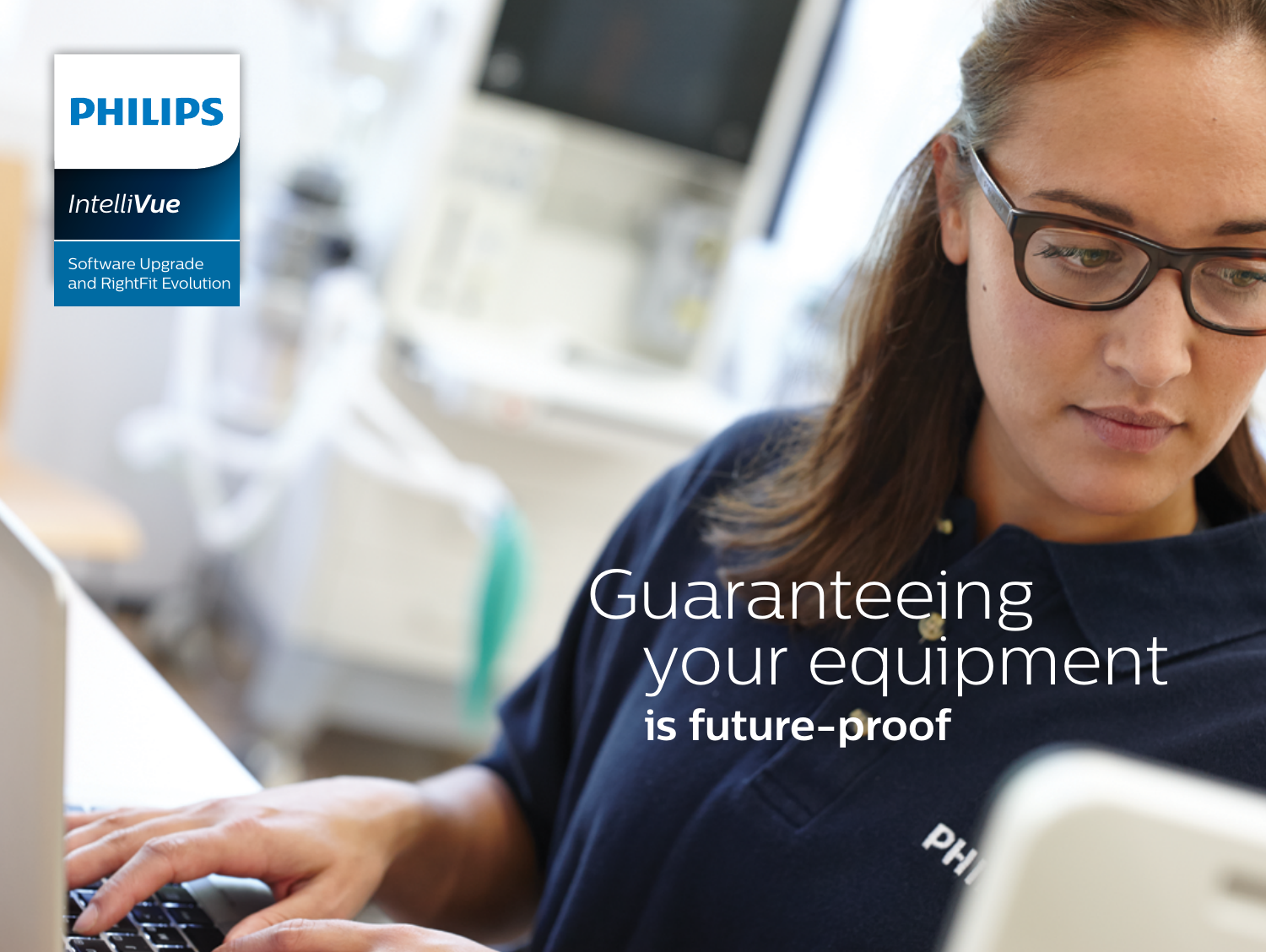# Software Upgrade: Healthcare doesn't stand still, **and neither should you**



**Ensuring your IntelliVue solution is operating with state-of-the-art software**  helps you to consistently deliver high quality patient care.

Regardless of your current revision, an **IntelliVue software upgrade will deliver the very latest Philips software features and functionality to your solution.** 

The upgrade enables you to simplify your facilities' service and installation concept, and supports standardization, compliance, and improved OEM maintenance throughout your hospital.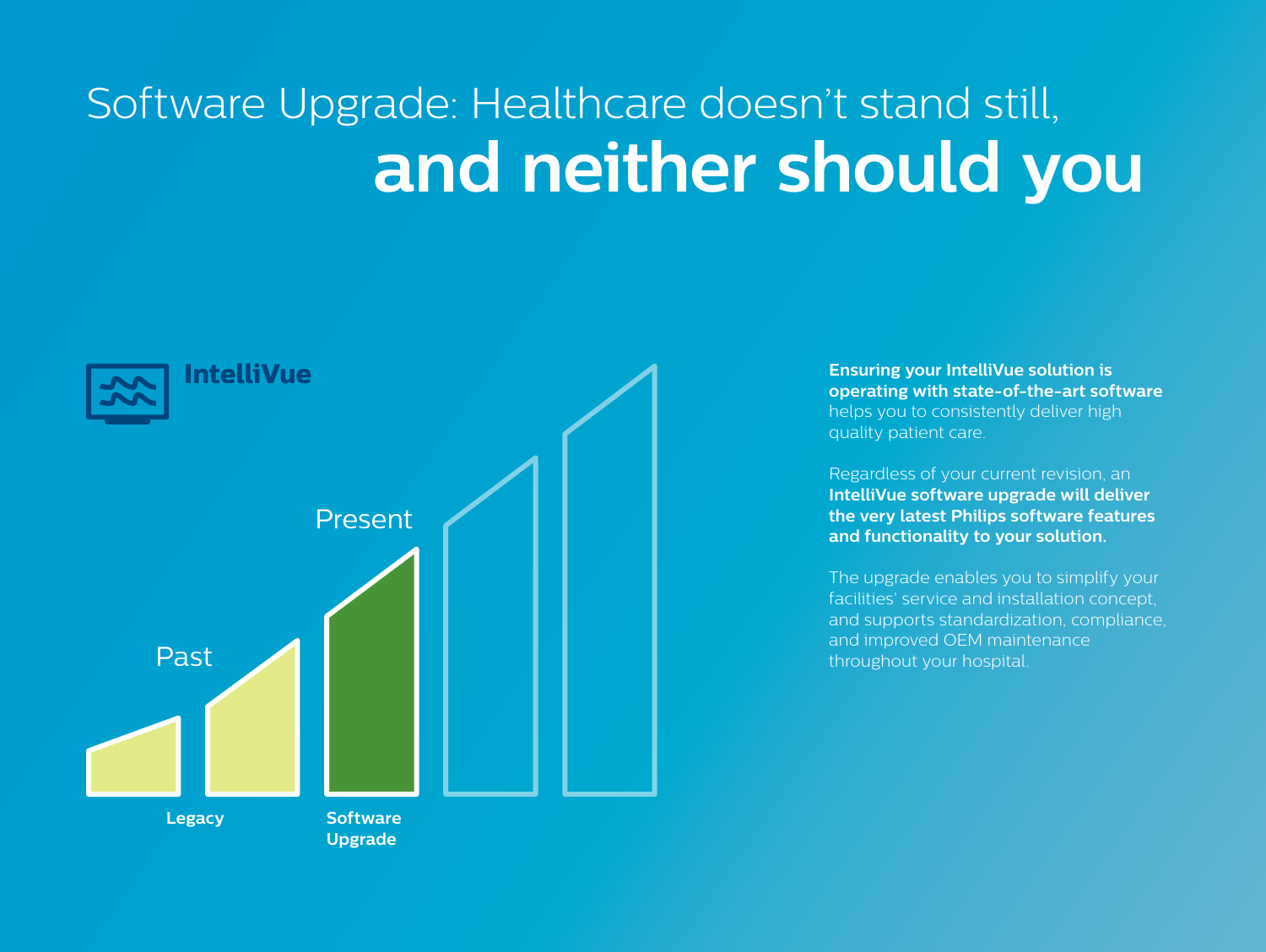# RightFit Evolution: The simple approach to **ongoing system enhancement**



Philips RightFit Evolution service agreement ensures you are **brought up to, and remain at the current** Philips software revision throughout the duration of your contract – regardless of your current IntelliVue revision.

RightFit Evolution represents the next step on the continuous journey of your IntelliVue system – together, we ensure **you get the most out of your state-of-the-art Philips solutions.**

**Both today, and in the future...**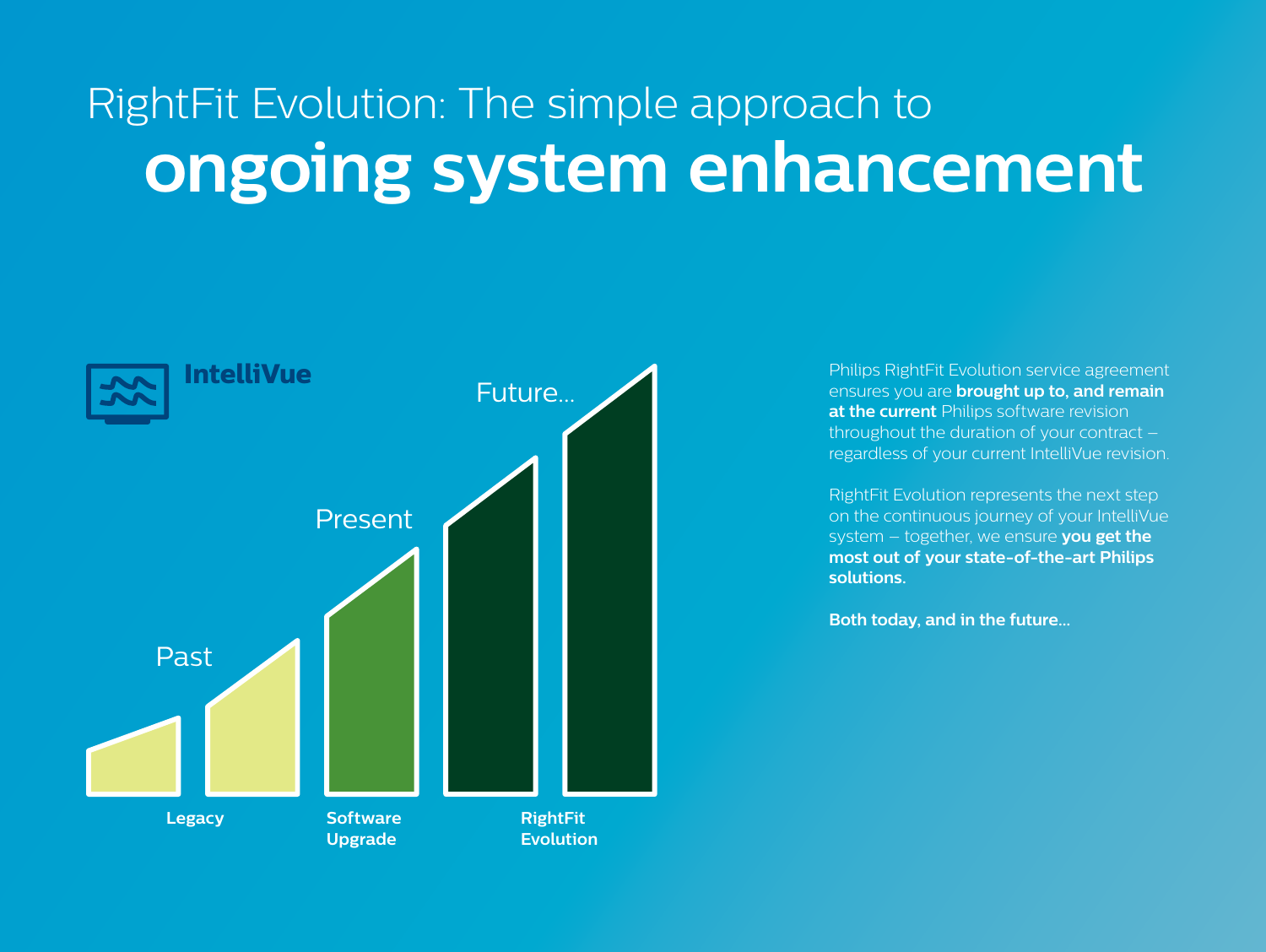# RightFit Evolution: **Supporting your future**

A RightFit Evolution agreement delivers significant benefits throughout your hospital – and is built around our commitment to you across four core areas:

### **Future Proofing**

**Access IntelliVue software upgrades as soon as they become available;** 

*We want to enable our staff to have access*  **"** *to the latest enhancements and clinical features. Both now and in the future."*

### **Maintenance**

**Benefit from OEM expertise in installation, training, and support to ensure optimal system usage;** 

*We need* **maintenance and support, "** *performed by technicians who know our IntelliVue solution."*



### **Compatibility**

**Ensure software version compatibility and standardization across your IntelliVue solution;**

<sup>46</sup> We want to view data from our<br>IntelliVue central station **anywh** *IntelliVue central station anywhere in the hospital."*



### **Financial Planning**

**Count on software, support, and labor costs locked in for the duration of the contract;**

*We need predictable, pre-budgeted costs.*  **"** *which enables us to get the most out of our installed base."*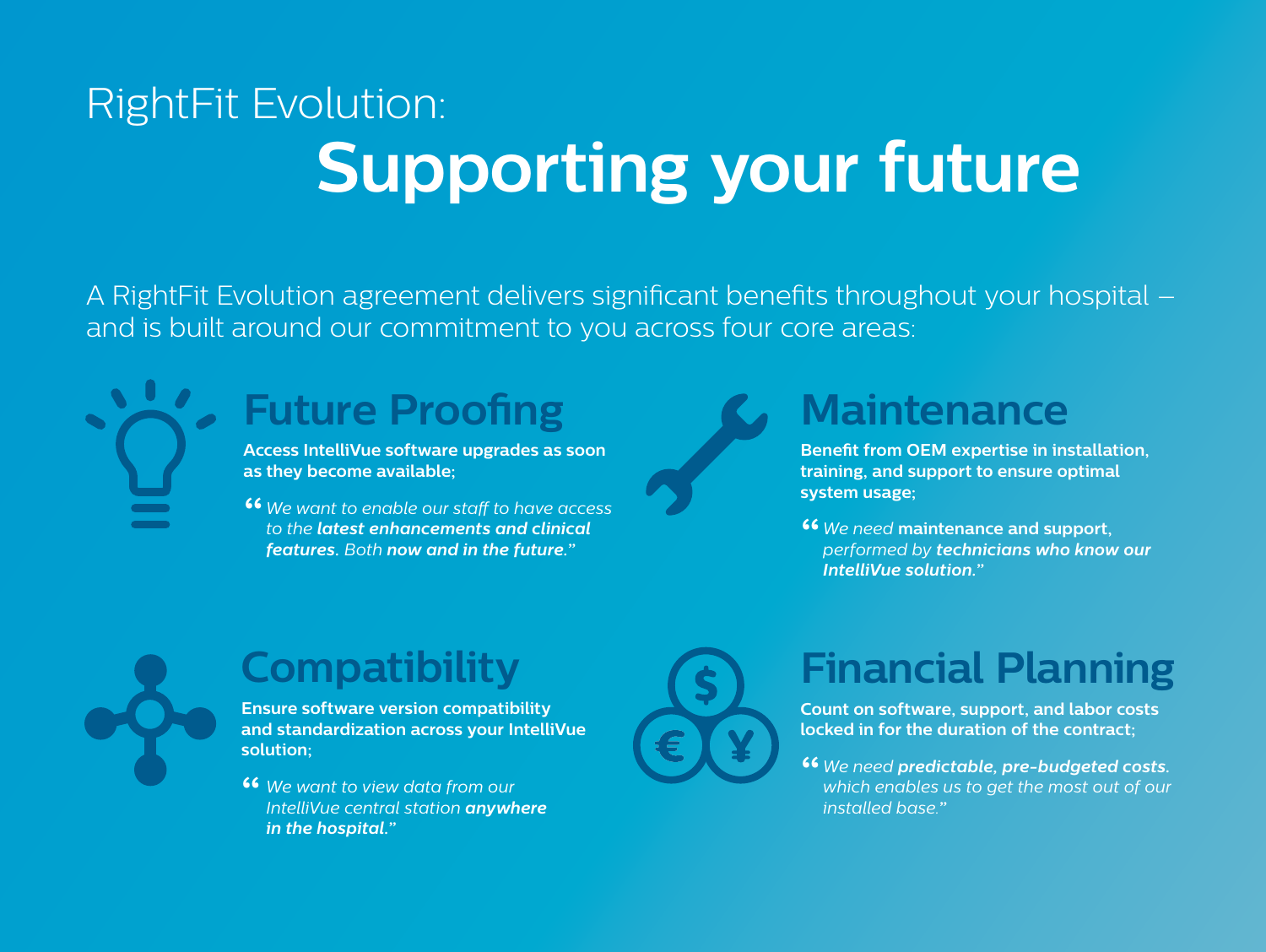# Understanding your needs, **designed for you**

Upgrading your IntelliVue solution can specifically **benefit you, your colleagues, and your patients.** Both today, and in the future.

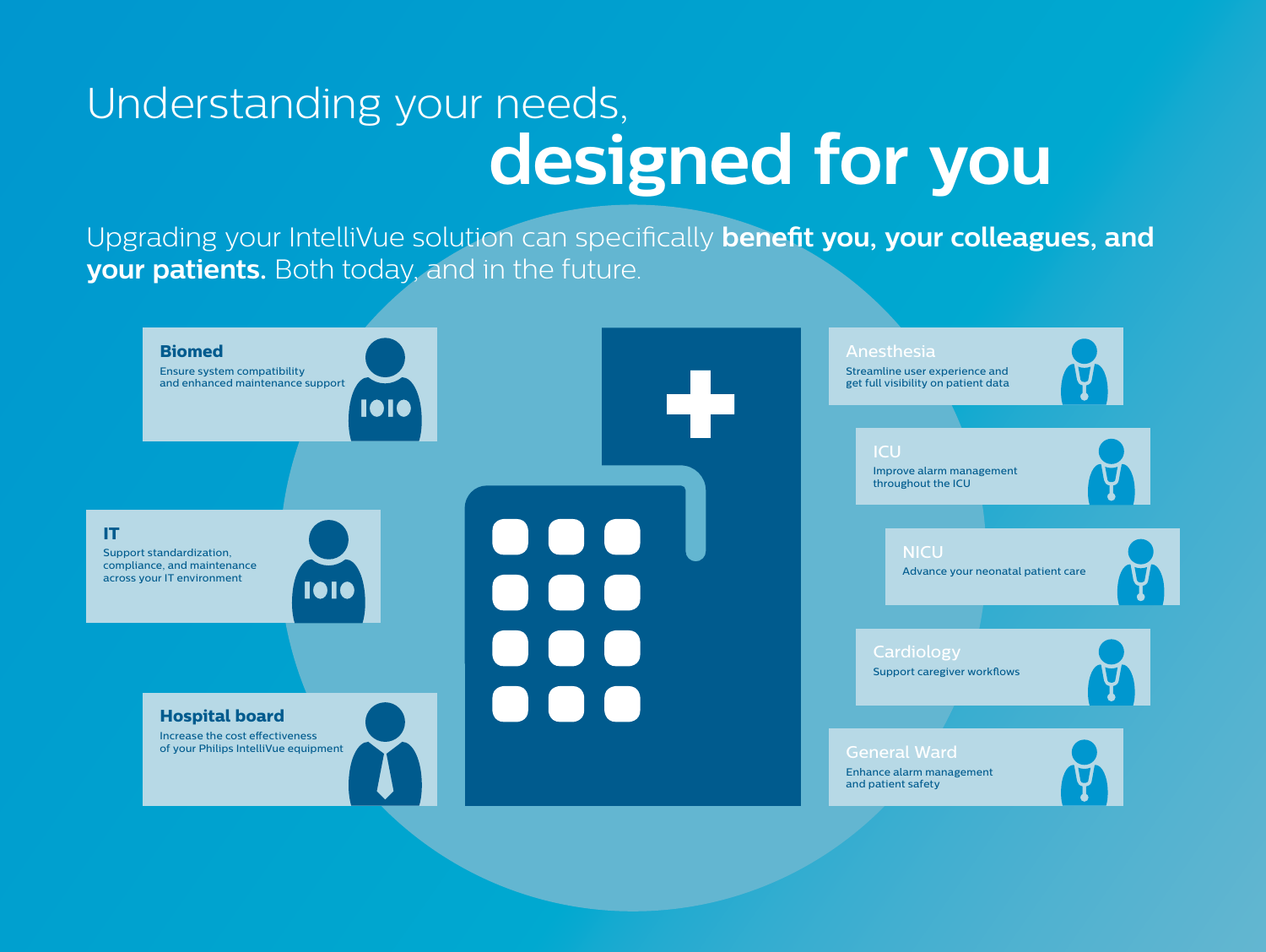### <span id="page-5-0"></span>**How Biomeds** can benefit from an IntelliVue upgrade

#### **Centralize bed licensing for increased flexibility**

**Centralized licensing** allows you to adapt how your central station licenses are distributed. This means they can be assigned flexibly and are not fixed to specific hardware.

#### **Achieve long-term storage capability**

The **Data Warehouse** supports long-term storage on standard hardware and SQL server with no archive limitation.

#### **Attain visibility across networked devices**

**Application Performance Monitoring (APM) Compatibility** enables the better remote support of your solution by providing visibility across many of your networked devices. It mitigates risk using IEC 80001 risk management standards, and does not impact the safety of your monitoring network.

#### **Leverage your existing IT infrastructure for monitoring**

The XDS application enables the display of up to 8 waves **(XDS 8 Waves)** and the control of up to 4 patient monitors **(XDS 4 Patient Display)**, even on a small desktop. **XDS Database** and **Wave Strip Export** allow for standardized patient data to be exported easily in a cost-effective manner for research or clinical applications.

#### **Equip end-users with intuitive tools**

By making your solution **compatible with CareEvent,** you have the option to add mobile, alarm distribution which is intuitive and easy to use for end-users.

#### **Improve connectivity efficiency**

Capture **12-lead ECG** data with a bedside monitor and send it directly to the ECG management system.

#### **Simplify service and installation**

Upgrading your software allows you to utilize the new **G7m (gas analyzing module)** which is easy to exchange as it fits within your existing module structure.

#### **Get more from your existing modules**

**aEEG** presentation can now be captured by your existing EEG module meaning you don't need to buy or maintain an extra device.

*["RightFit Evolution](#page-13-0) gives us Philips OEM maintenance support when we need it, as well as ensuring our systems stay compatible as we grow..."*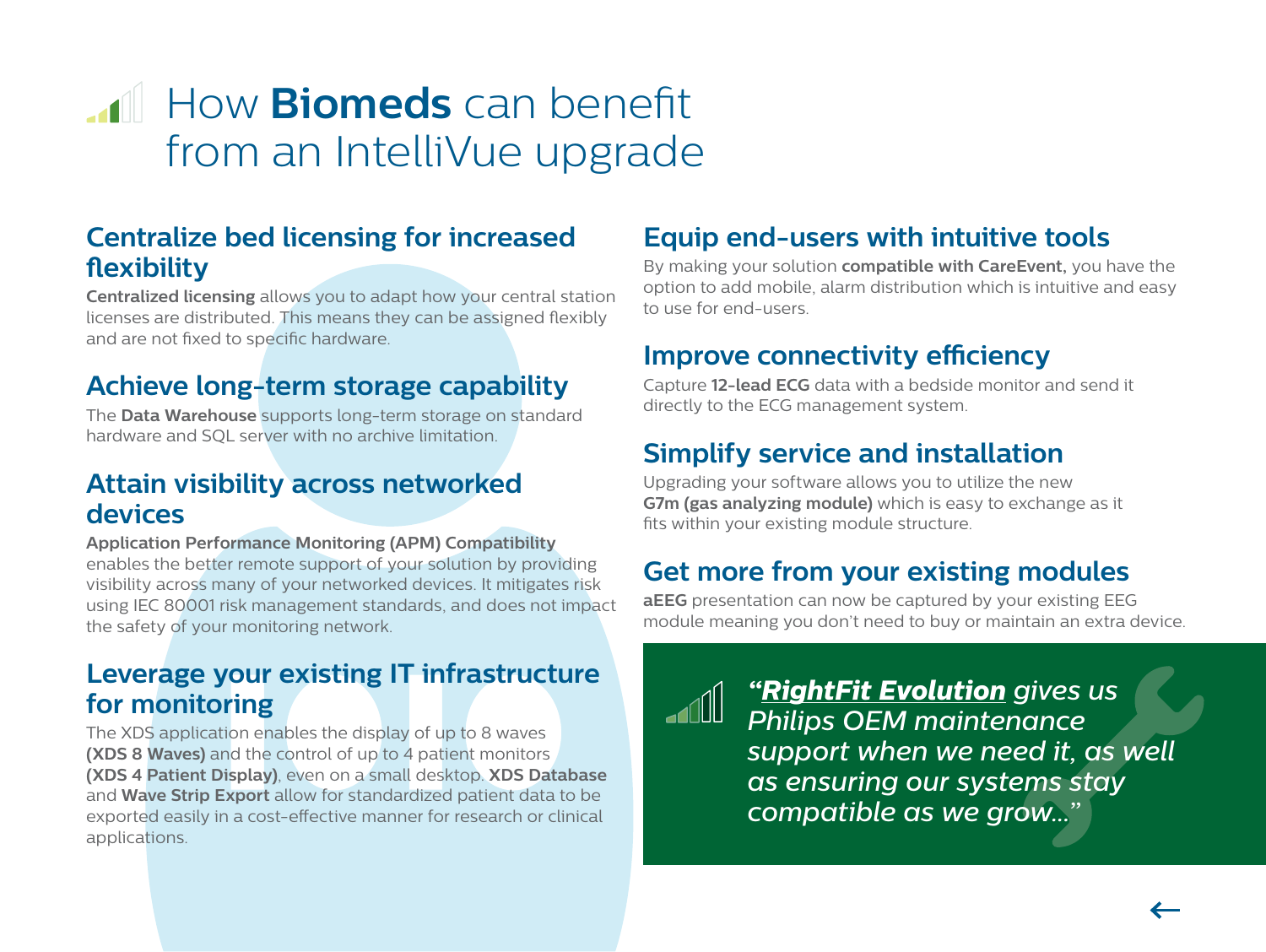## <span id="page-6-0"></span>**How IT** can benefit from an IntelliVue upgrade

#### **Centralize bed licensing for increased flexibility**

**Centralized licensing** allows you to adapt how your central station licenses are distributed. This means they can be assigned flexibly and are not fixed to specific hardware.

#### **Simplify the integration of IT data**

**Improved HL7 communication and third party device integration (IntelliBridge System)** enable you to easily assimilate data in your IT environment, without any extra hardware, supporting **Healthcare Enterprise integration** standards.

### **High availability of your data**

**Synchronization after network reconnect, trend upload, and store and forward** ensure you will not lose data for up to 8 hours, even in the case of network failure.

#### **Leverage your existing IT infrastructure**

Server Virtualization allows you to use your existing network infrastructure for wired and wireless monitoring with enhanced network monitoring. You can now present and control patient monitoring information on a standard PC using **XDS features**.

#### **Simplify the maintenance of stored data**

**Data Warehouse** makes maintenance easier thanks to an SQL database integrated across your standard IT landscape. This allows research to be conducted without an impact on the live system.

#### **Simplify your third-party device integration**

**EC40/80 device integration** removes the need to pull a specific network or use a separate server by using the monitor network and PIIC iX.

#### **Utilize an end-to-end solution**

A software upgrade makes your solution **CareEvent compatible**. CareEvent supports the use of standardized devices (Android and iOS\* smartphones) to provide visual and audible clinical patient monitoring alarms on a caregiver's smartphone. It utilizes clientserver architecture to enable the virtualization of the server.

\*iOS compatibility currently under development

*["RightFit Evolution](#page-13-0) supports enhanced standardization, compliance, and maintenance across our IT environment..."*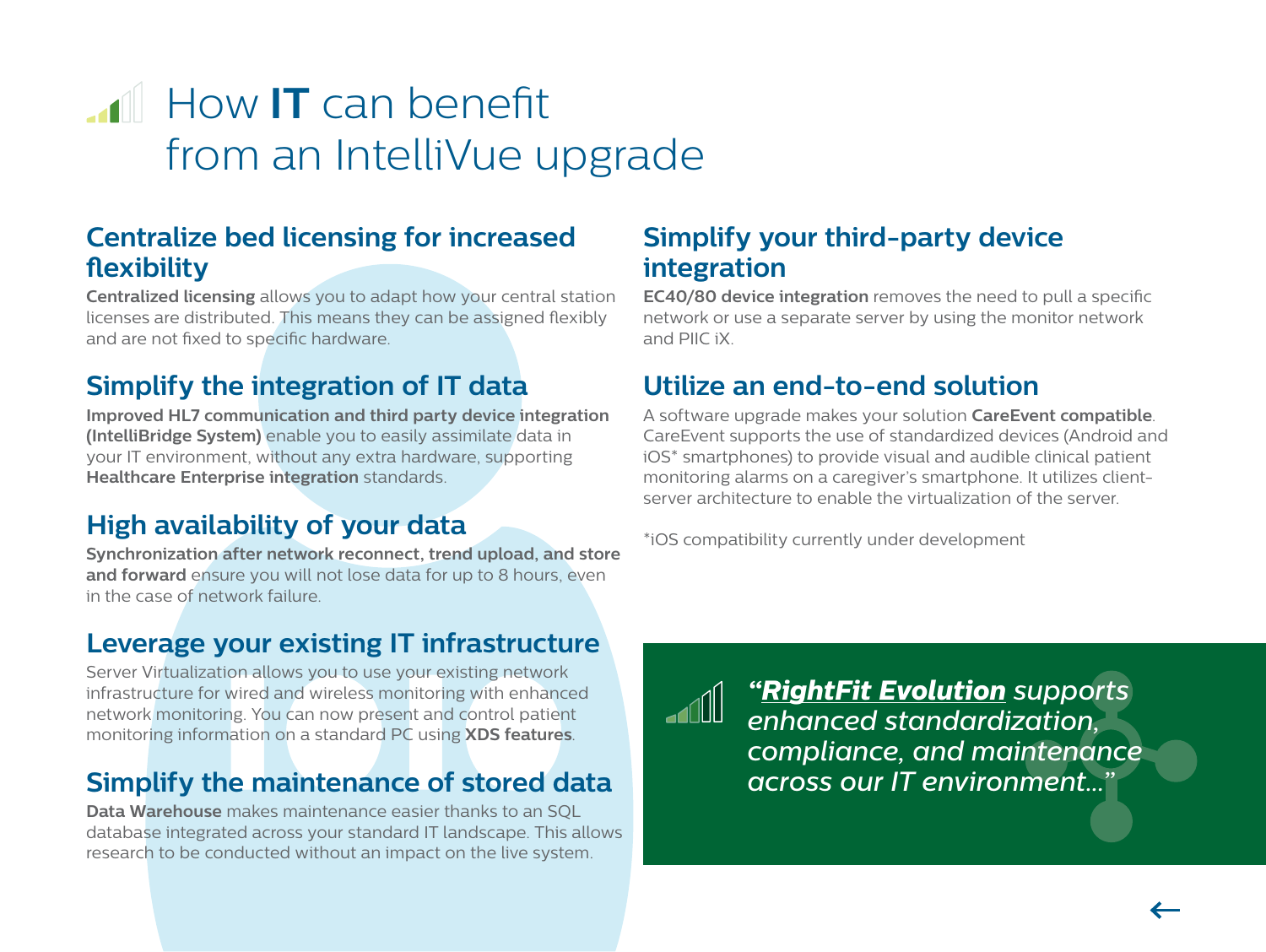### <span id="page-7-0"></span>**How the Hospital Board** can benefit from an IntelliVue upgrade

#### **Simplify IT data integration and storage**

**Improved HL7 communication** and **third-party integration (via IntelliBridge)** enable you to easily assimilate data in your IT environment without any extra hardware. **Data Warehouse** delivers a real, long-term archive solution on an open platform.

#### **Leverage more value from your Installed Base**

Make your installation ready for the **G7m gas analyzer** in your OR, **aEEG presentation** in the NICU, and enhance your visibility on standard desktop monitors using the **XDS** application.

#### **Support compliance with RFID standards**

**RFID Reader Compatibility** enables compliance with standardized RFID readers for patient admissions, and increases patient data security.

#### **Improve caregiver efficiency**

The complete **12-lead ECG Workflow** (order-acquisition-transferstorage) can be managed without a separate ECG cart as the monitor now captures and sends data to the ECG management system.

#### **Support alarm management**

**Alarm Summary Application** assesses alarm behaviors and helps to educate caregivers to reduce alarm fatigue.

#### **Utilize equipment more effectively**

Upgrading means you are **Early Warning Score (EWS) ready**. EWS gives caregivers a recommendation whether to administer continuous, or spot-check monitoring, dependent on patient needs.

#### **Improve patient alarm history storage**

**Wave Strip Export** uses a standard file format to give you a cost effective, easy-to-use, and standardized solution to store patient alarm histories.

#### **Develop a reliable network solution**

**Application Performance Monitoring (APM) Compatibility** enables the better remote support of your solution by providing visibility across many of your networked devices. It mitigates risk using IEC 80001 risk management standards, and does not impact the safety of your monitoring network.



*["RightFit Evolution](#page-13-0) ensures we have locked-in, pre-budgeted costs over the long term..."*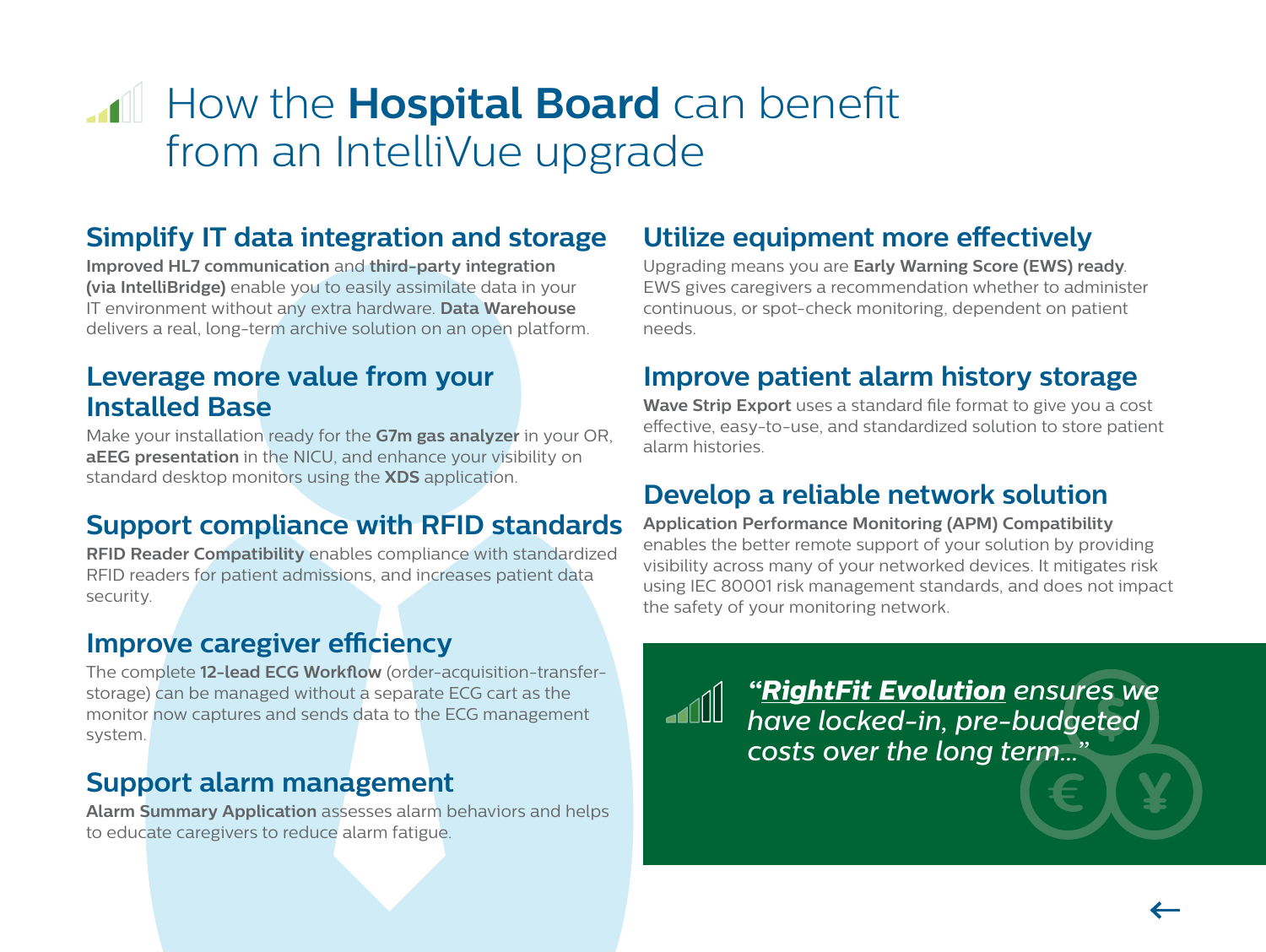### <span id="page-8-0"></span>**How Anesthesia** can benefit from an IntelliVue upgrade

#### **Achieve long-term storage capability**

The **Data Warehouse** enables research and query data reports to be pulled from the continuous PIIC iX data, which is now stored on a separate, open database.

#### **Deliver the complete patient data story**

**Trend Upload** ensures transport data is sent between the patient monitor, the central station and on to other connected systems as soon as a connection is re-established; meaning physicians always get the full data picture, allowing them to make better informed decisions.

#### **Streamline ADT management**

**Patient Monitor ADT Support** gives Anesthesiologists the ability to access and control all ADT via monitors installed in the operating room – enhancing clinician workflows and supporting better patient safety.

#### **Retrieve the last seven days of centralized patient data**

**Auto-storage of post-discharge data** enables Anesthesiologists to review the previous patient case regardless of high patient turnover.

#### **Prepare for improved OR measurements**

Leverage newly available enhancements, including **NMT measurement compatibility**, **BIS (bilateral) improvements**, and **G7m compatibility** with rack size module.

*["RightFit Evolution](#page-13-0) ensures we can add new clinical capabilities in Anesthesia as they become available..."*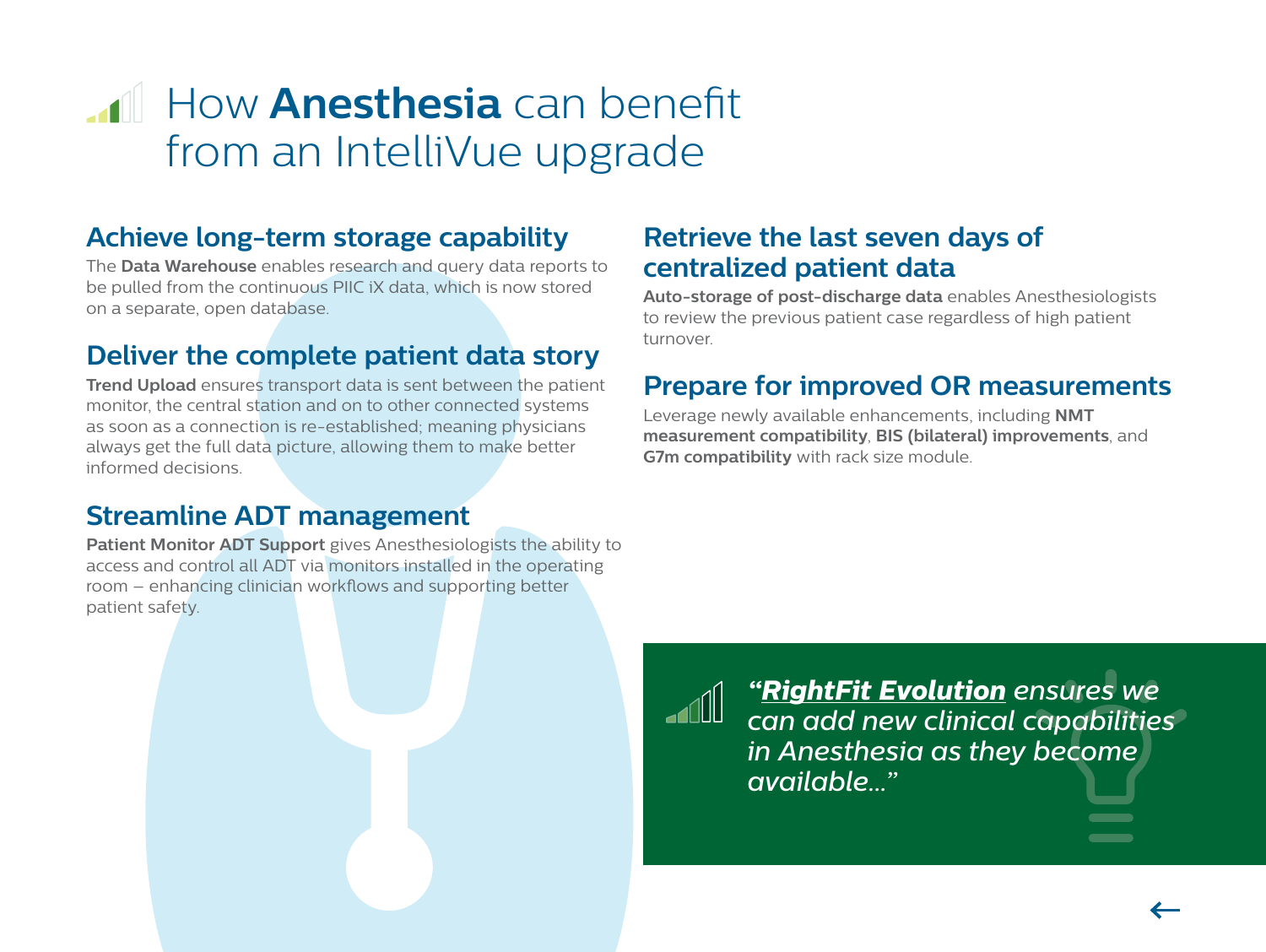### <span id="page-9-0"></span>**How the <b>ICU** can benefit from an IntelliVue upgrade

#### **Improve alarm reviews and management**

Upgrading means your solution is **compatible with Alarm Summary Application and CareEvent**. These features allow you to keep caregivers informed about alarm events when away from the bedside or central station. They provide an automatic alarm management process (escalation, filtering, and distribution) should a caregiver be unable to respond to an alarm.

#### **Improve patient alarm analysis and education**

The **Alarm summary application/report** tool and **Alarm Audit Log** help clinicians analyze a patient's alarm history, including information into how staff reacted to each alarm. These insights are then used to support better alarm management education.

#### **Achieve long-term storage capability**

The **Data Warehouse** enables research and query data reports to be pulled from the continuous PIIC iX data, which is now stored on a separate SQL database.

#### **Deliver the complete patient data story**

**Trend Upload** ensures transport data is sent between the patient monitor, the central station and on to other connected systems as soon as a connection is re-established; meaning physicians always get the full data picture, allowing them to make better informed decisions.

#### **Streamline access to your patient's settings**

**Sector Flexibility** improves the Central Station's User Interface. This means a patient's settings can now be viewed through the sector directly, removing several layer menus.

#### **Improve sepsis detection**

**Updated Protocol Watch** integrates and runs sepsis protocol in the background of monitoring, resulting in better sepsis detection.

#### **Move a step closer to a silent ICU**

Make your installation ready to accept further devices, such as **Remote Alarm Device**, in order to remove alarms from the patient room and on to the floor.



*["RightFit Evolution](#page-13-0) ensures we can add new clinical capabilities in the ICU as they become available..."*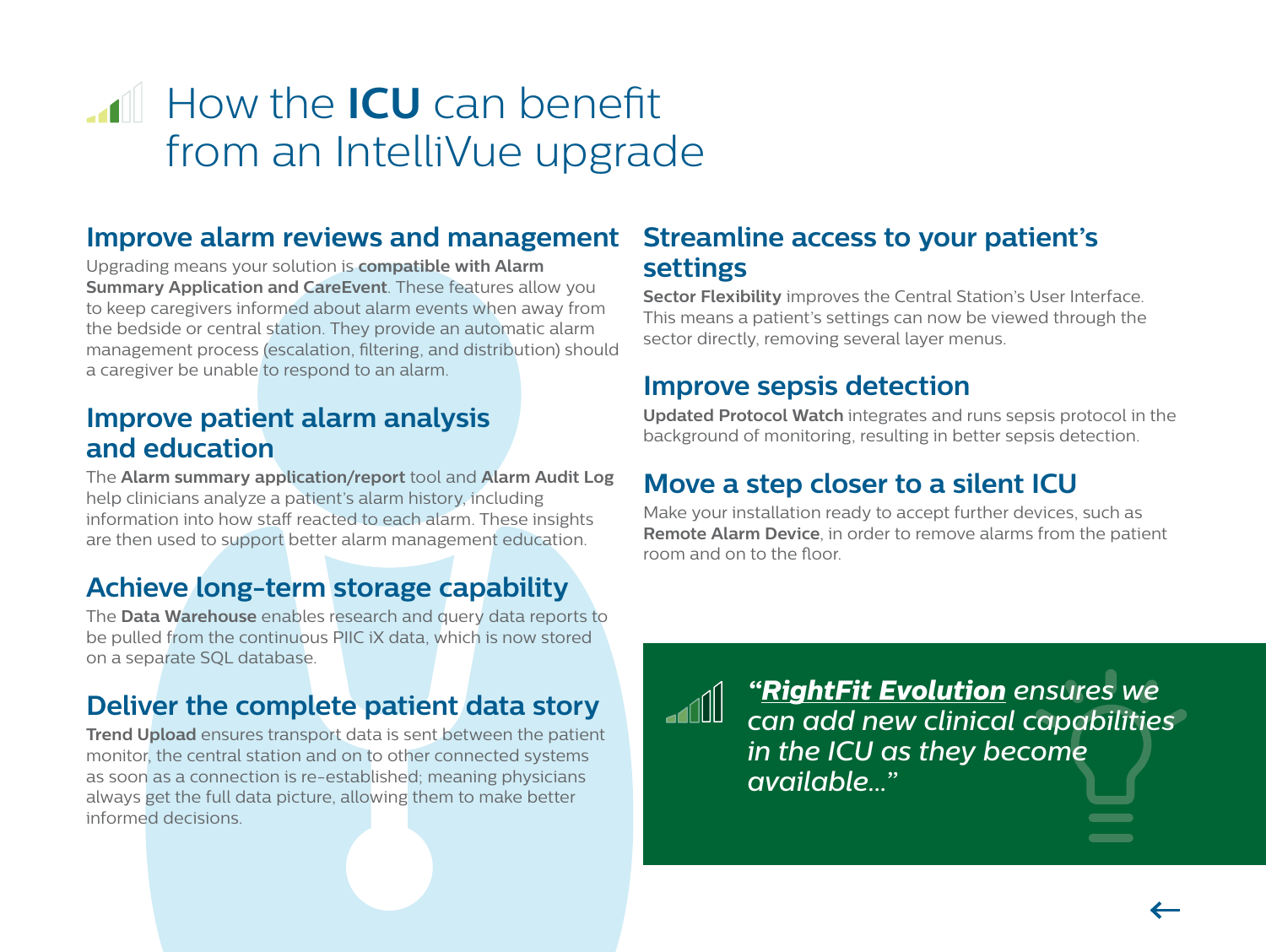### <span id="page-10-0"></span>**How the <b>NICU** can benefit from an IntelliVue upgrade

#### **Improve patient alarm management and education**

The **Alarm Summary Report** tool, **Alarm Summary Application**, and **Alarm Audit Log** help physicians analyze a patient's alarm history, including information into how nursing staff reacted to each alarm. These insights are used to support alarm management education and help to better assess alarm behaviors and reduce alarm hazards.

#### **Achieve long-term storage capability**

The **Data Warehouse** enables research and query data reports to be pulled from the continuous PIIC iX data, which is now stored on a separate SQL database.

#### **Improve efficiency and patient comfort**

The respiration lead can now be chosen using software, rather than being pre-set. This means the lead position no longer has to be changed in order to find the correct ECG and respiration point.

#### **Streamline access to your patient's settings**

**Sector Flexibility** makes the Central Station view as intuitive as the IntelliVue monitors User Interface – meaning patients settings can be viewed through the sector directly, avoiding several layer menus.

#### **Utilize Masimo™ technology**

This upgrade is compatible with **Masimo Rainbow**® set.

#### **Get more from your existing modules**

**aEEG** presentation can now be captured by your existing EEG module meaning you don't need to buy or maintain an extra device.

#### **Deliver the complete patient data story**

**Trend Upload** and **Improved Mobility** ensure transport data is sent between the patient monitor, the central station and on to other connected systems as soon as a connection is re-established; meaning physicians always get the full data picture, allowing them to make better informed decisions.



*["RightFit Evolution](#page-13-0) ensures we can add new clinical capabilities in the NICU as they become available..."*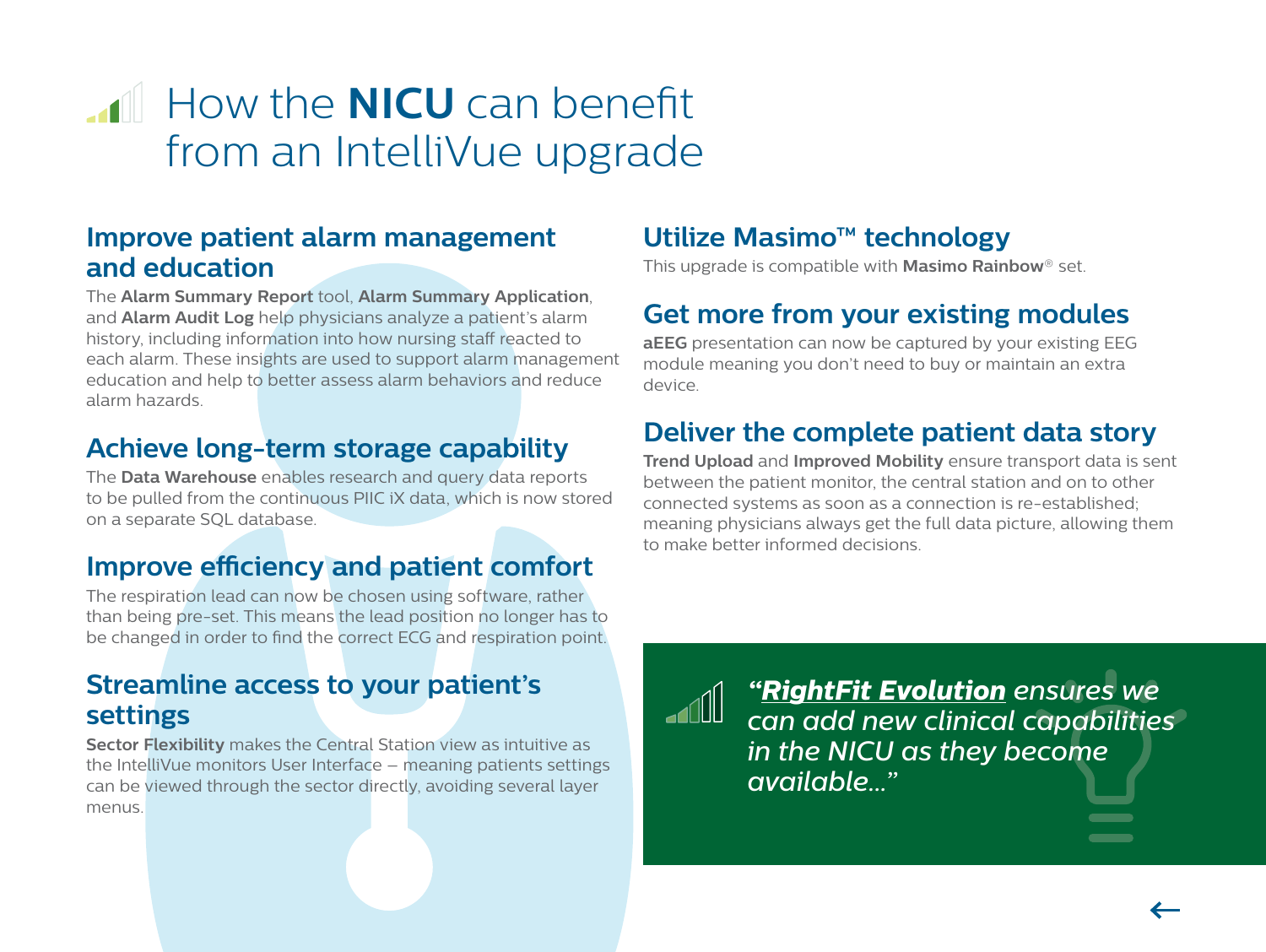### <span id="page-11-0"></span>**How Cardiology** can benefit from an IntelliVue upgrade

#### **Improve alarm reviews and management**

An upgrade makes your solution compatible with **CareEvent**, which together with **Alarm Summary Application** helps you to keep caregivers informed about alarm events when away from the bedside or central station. They provide an automatic alarm management process (escalation, filtering, and distribution) should a caregiver be unable to respond to an alarm.

#### **Enhance efficiency and reliability**

The complete **12-lead ECG Workflow** (order-acquisition-transferstorage) can be managed without a separate lead as the monitor now captures and sends data to the ECG management system. There is no need to use ECG carts even for extended ECG lead labels such as V1 to V9, or V3r to V6r.

#### **Achieve long-term storage capability**

The **Data Warehouse** enables research and query data reports to be pulled from the continuous PIIC iX data, which is now stored on a separate SQL database. Meaning you can convert continuous ECG waveform to any standard depending on your needs.

#### **Deliver the complete patient data story**

**Trend Upload** and **Improved Mobility** ensure transport data is sent between the patient monitor, the central station and on to other connected systems as soon as a connection is re-established; meaning physicians always get the full data picture, allowing them to make better informed decisions.

#### **Display your patient data in a meaningful way**

The **Clinical Decision tool** displays data in the central-station patient sector, enabling informed decisions to be made in a timely manner. It also improves visibility on the myocardial infarct event via the ST Elevation map.



*["RightFit Evolution](#page-13-0) ensures we can add new clinical capabilities in Cardiology as they become available..."*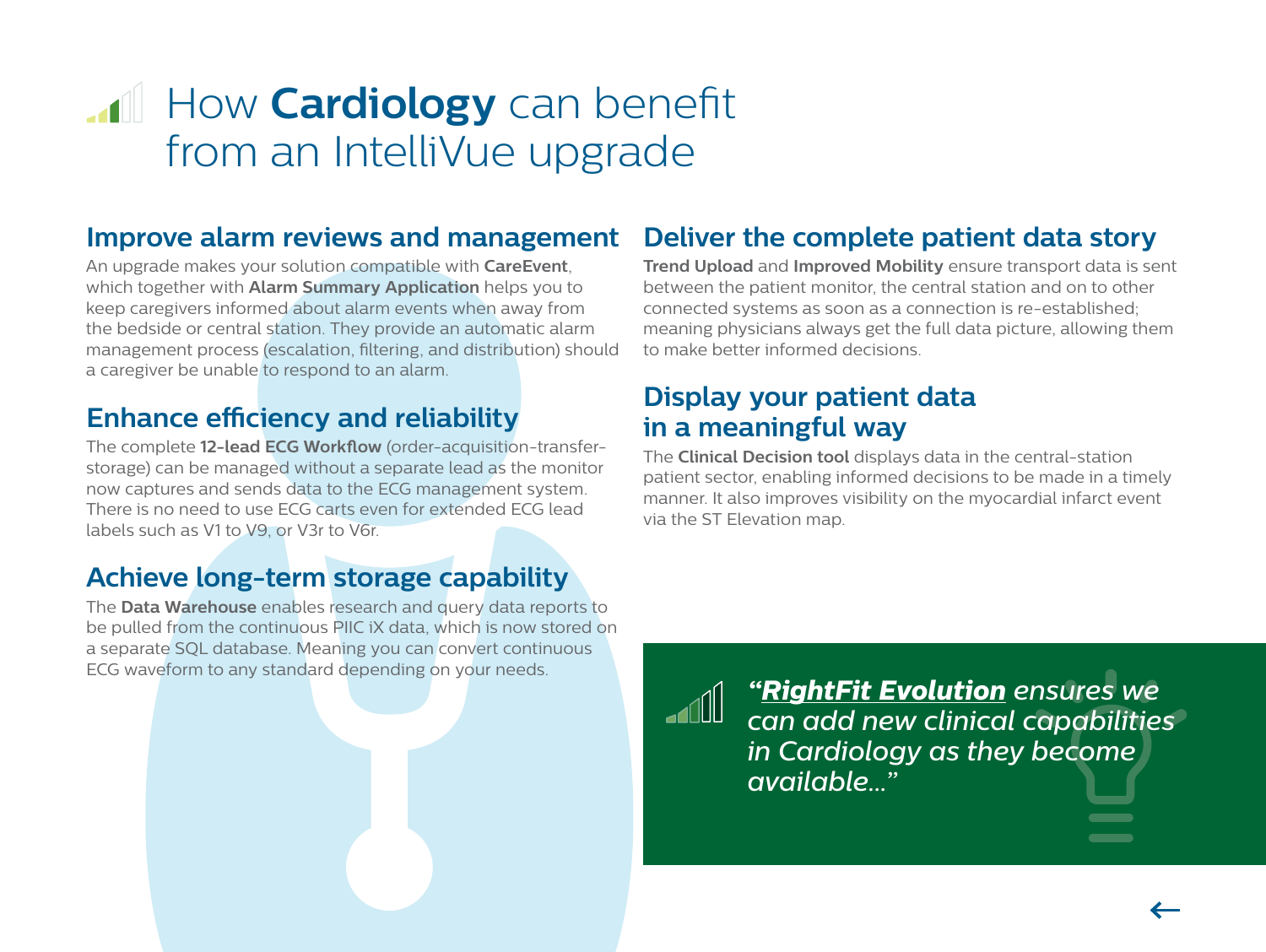### <span id="page-12-0"></span>**How the General Ward can benefit** from an IntelliVue upgrade

#### **Become aware of patient deterioration sooner**

**Early Warning Score's** patient monitoring detects subtle signs of deterioration and creates scores which are displayed centrally on PIIC iX.

#### **Improve alarm management**

A software upgrade makes your solution **CareEvent compatible**. CareEvent supports the use of standardized devices (Android and iOS\* smartphones) to provide visual and audible clinical patient monitoring alarms on a caregiver's smartphone. It utilizes clientserver architecture to enable the virtualization of the server.

\*iOS compatibility currently under development

#### **Transfer alarms away from the bedside**

Upgrading ensures your solution is **compatible with Remote Alarm Device (RAD)**. RAD redirects alarms away from the bedside to outside of the room, enhancing both patient comfort and caregiver alertness, even from the corridor.

#### **Centralize patient statuses**

Patient Monitoring data can be displayed and controlled live on a standard IT desktop using the **XDS application**; up to 4 patients simultaneously.

#### **Simplify RFID workflow**

**RFID Reader Compatibility** enables compliance with standardized RFID readers for simpler patient admissions and cable-less assignments.

*["RightFit Evolution](#page-13-0) ensures we can add new clinical capabilities in the General Ward as they become available..."*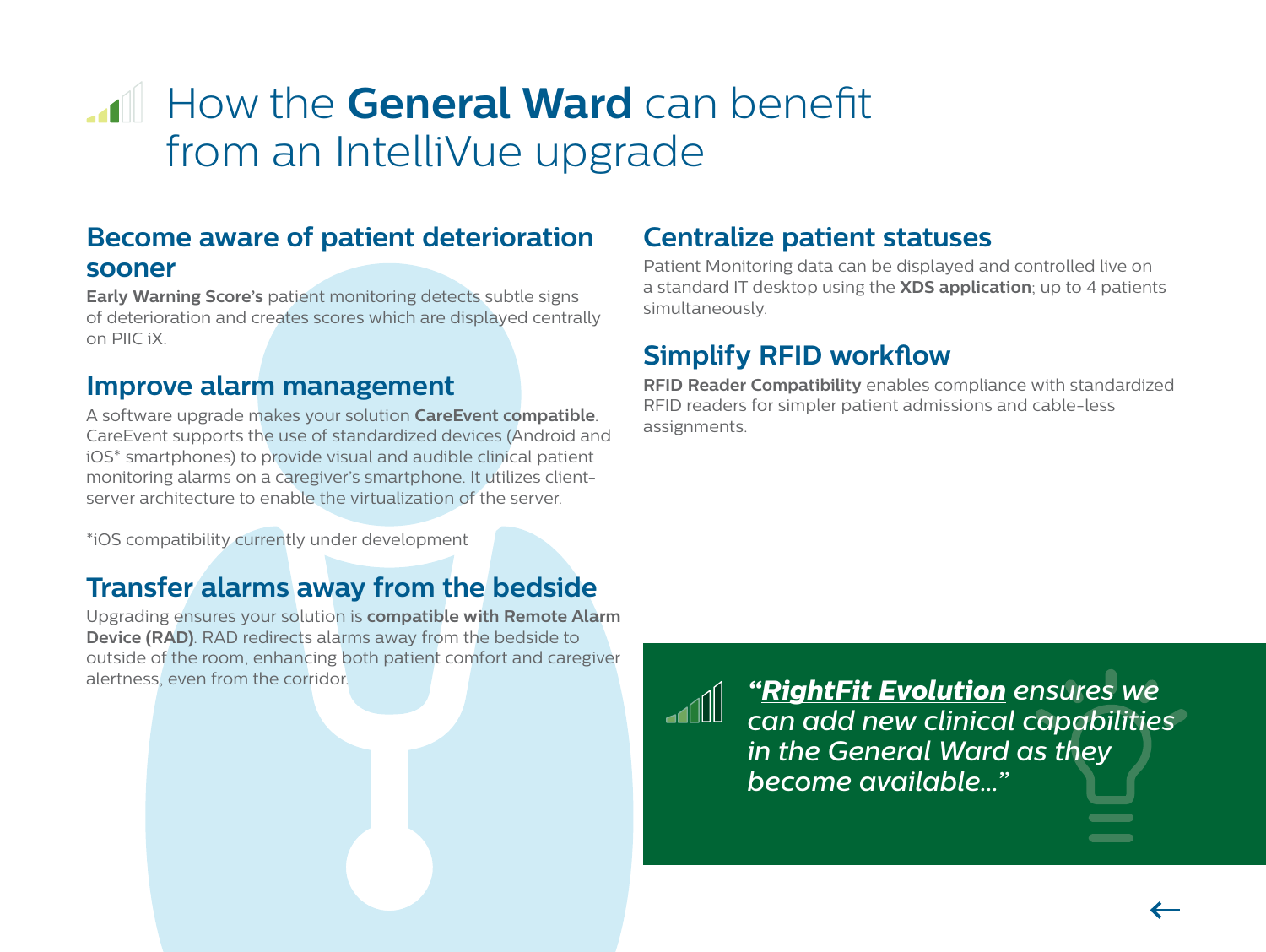# <span id="page-13-0"></span>Count on us to guarantee your **equipment is future-proof**